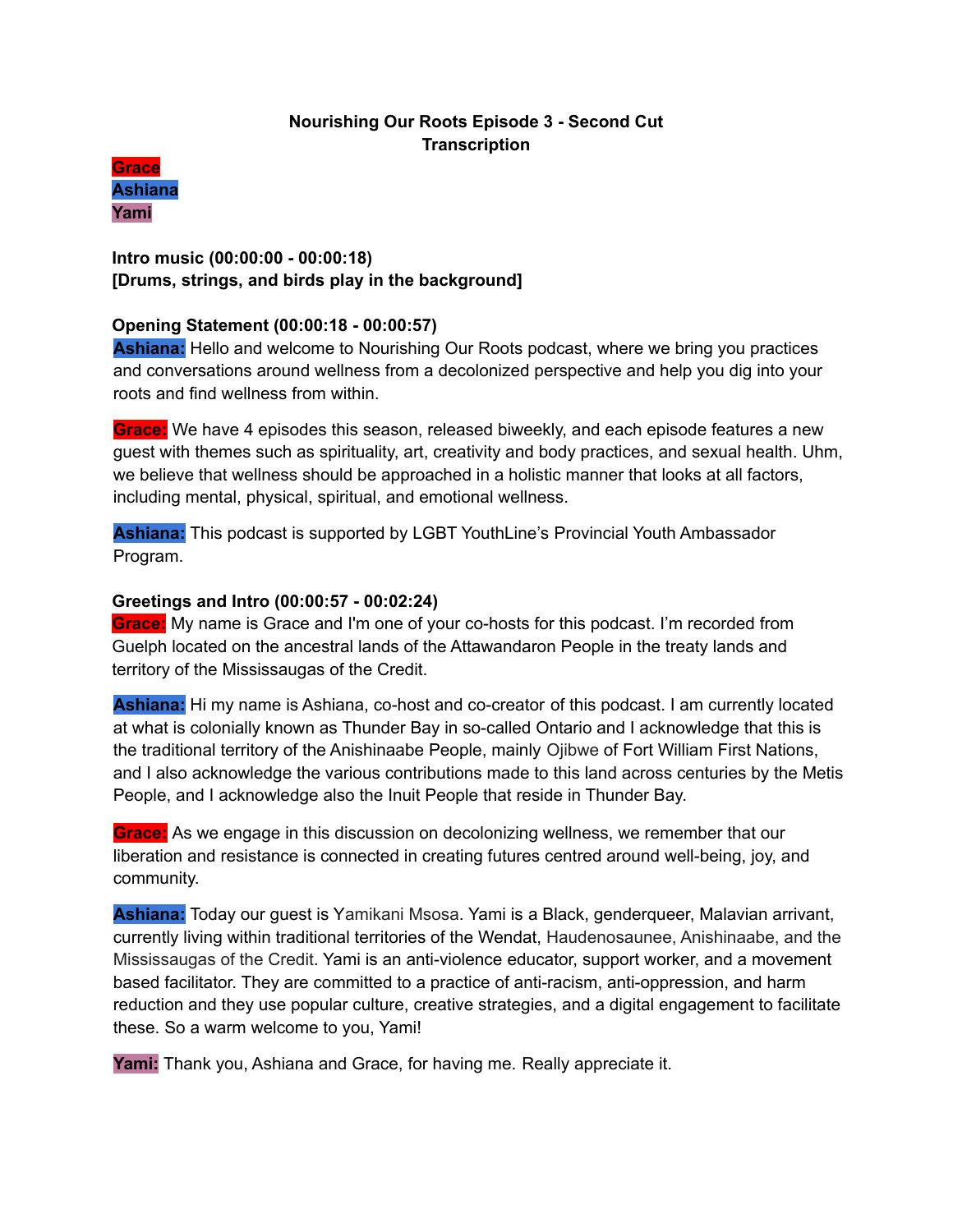#### **Conversation (00:02:24 - 00:52:08)**

**Grace:** Our theme question is, what does the phrase decolonized wellness mean to you? And as someone who has been working in this space and is doing amazing work in the space, what imagery does it invoke, and what's your vision around decolonized wellness?

**Yami:** Whoo! This is a question. This is a question. Part of, uhm, decolonizing wellness. I would say that an element of it is care and radical care. And, uhm, I'm going to go off script a bit and I hope that's okay.

**Grace:** Please do, yes.

**Yami:** How are you, though? How are y'all doing? For folks who can't see they're both just nodding their head at the same time.

[Collective laughs]

Yami: How're y'all doing? Let's start there.

**Ashiana:** We are doing good. I mean, I'm doing good, I'm going to speak for myself. I am doing good and I just try to listen to myself. That inner voice of my body, and I just go with that most of the time. And, you know, I always listen to what is out there, but I always, you know, take it with, you know, a pinch of salt, and try to understand does that relate to me? Does this apply to me? Oh, like, does this sound right to me? And that's how I go. I'm a very intuitive person, and so I always go with my intuition.

**Yami:** Mhmm. Thanks for sharing that, Ashiana. How about you, Grace? How're you doing?

**Grace:** Uhm, you know what? I've been having a lot of conversations around burnout with folks, like, in- in my work, in like- in like conversations with peers. Just because, I don't know what it is about this time, but it seems like during this time, like, everyone no matter whether they're in school or whether they're working, no matter what field everyone is just very burnt out right now. Uhm, and I'm definitely, at this period of time, coming out of being burnt out for the last couple of weeks and, uhm, yeah, so just, like, focusing on, like, things that bring me joy, like this conversation. I was like, "yes!". Yeah, so, at the moment I feel very good and grounded and excited. But this week has been definitely a lot and I've been needing to prioritize things. How about you? How are you doing?

**Yami:** Well, I mean, I think I'm on the same wavelength as you in terms of like this week. I, like, have been sleeping in most days until, like, 10:30, and it's- Pisces season is coming to an end. I thank the ancestors cause Pisces season has always helped me and my feelings. And, uhm, and I'm still kind of salty that we lost an hour of sleep, because, like, I love napping. And so for folks who are listening it's the week of- the week after daylight savings. So we gain an hour of light and move towards the light which is nice. But uhm yeah, I'm consistently in a space of, uhm, and the reason why I kind of slowed us down and ask how you folks were doing is cause part of decolonizing wellness is actually checking in on community and seeing how we're doing. And so many times I find myself in spaces where, uhm, we're there for, like, an objective or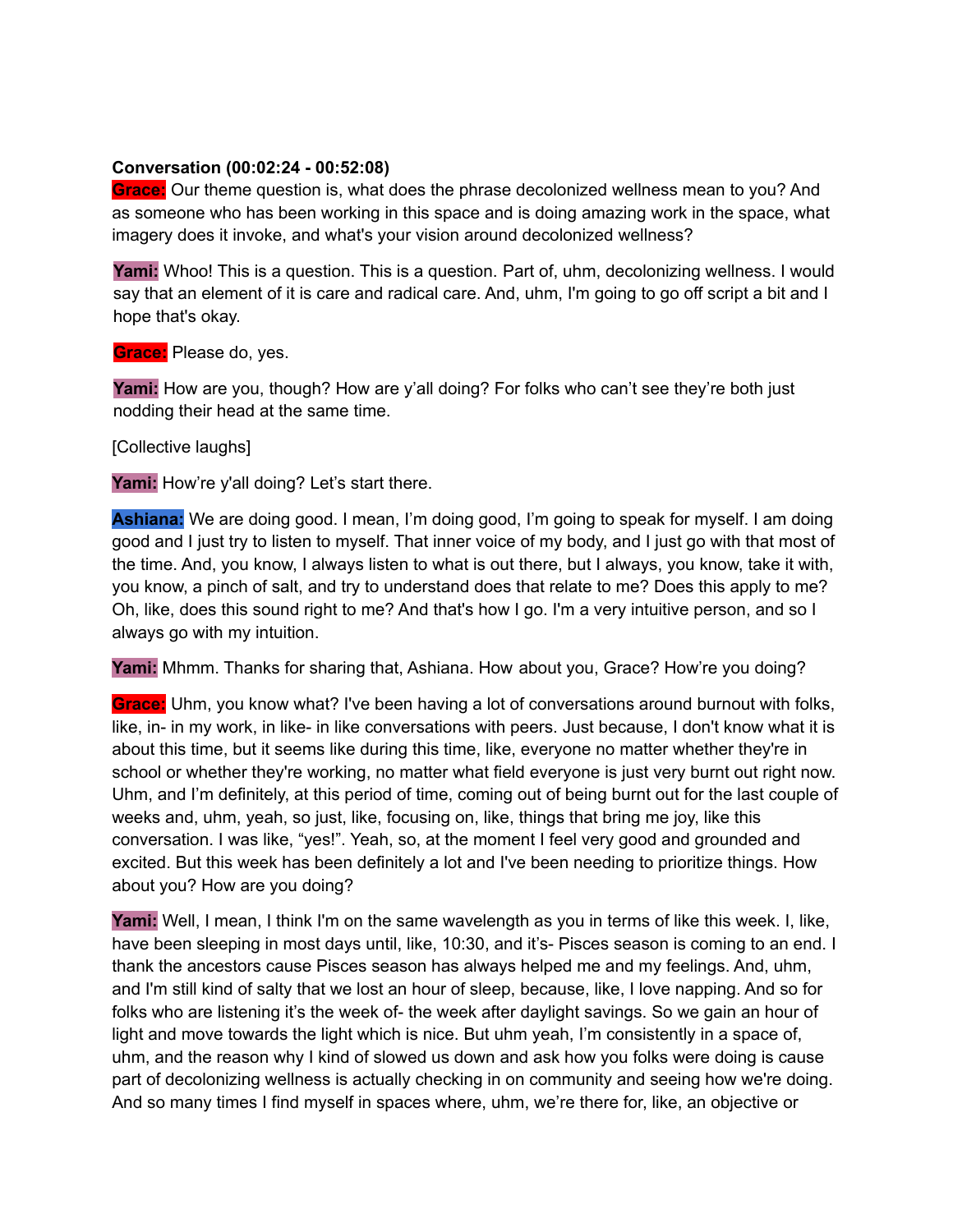whether it's like within the nonprofit kind of the world that I'll find myself in or even if it's in a wellness world, sometimes it's just like that dive right in, y'know? And I'm so curious about how we can, uhm, you know, because wellness is something that has been packaged as and commodified in very particular ways, especially within the Western context. And we don't, you know, I'm curious about how we can center care and practices of care and checking in and that being a point of departure of our wellness, right? That wellness is a collective experience of us, uhm, connecting with each other, right? To see how, like, you folks are doing. To see how, you know, that we're in this ecosystem. To see how other folks are doing when the ecosystems I find myself a part of, uhm, and so I think, you know, when I think about the word decolonizing. To decolonize means to dismantle. Uhm, and so, for me I'm reading the question as how do we dismantle what we understand as wellness. Uhm, and I think that individualistic, uhm, capitalistic. But capitalism as in, like, shmoney and money being the driver and, like, making people spend money to be well. Uhm, you know, for me, you know when we center and dismantle what we know around wellness it's about care and community. It's about kiki-ing, laughing. It's about sharing food, it's about practices of connection to the land and to all of its beings. And so, I don't, I mean, I guess you could say that's me answering the question around, like vision, you know around decolonizing wellness. And- and I don't really see myself as someone who occupies wellness spaces. Like I- I actively reject that phrasing. Uhm, mainly because of, you know, I think that the spaces that really- that I try to create and cultivate are really around community and care. Uhm, and wellness is a paradigm within that but that's- that's not- to be well, it's not the central point. It's- it's to be connected to one another because so much of, I think what we're experiencing right now, and the world is about this connection, right? And we find ourselves fragmented in getting, you know, one thing done to the next. You know, treating conversations in a transactional way. And so centring love as a practise is so key, right? To how we can show up and be in community with one another. Sorry if I [cobashed?] your question. Or if that was exactly what you're looking for? Okay, good.

**Ashiana:** That was- yes. That was perfect. Yeah, so, yeah that was wonderful how you mentioned-

Yami: Oh! Can I tell a story?

**Ashiana:** Yes! Go ahead.

**Yami:** Okay, so I want to tell a story about something. And so it was, like, two weeks ago someone reached out to me, and they were just like, you know, "I know that you hold classes for yoga for black grief," and one of the things that they reached out was, like, they were just like, you know, "Yami, I'm trying to create this, like, space for survivors of gender based and sexual based violence, and, like, I'm just curious as to, like, how, you can cue in terms of movement." And so they just described, like, different access needs that were showing up in the class and they're like, "I just want to be like the teacher that provides all the options and I know that's the type of practitioner that you are and so how do I provide all the options?" And, uhm, this person is racialized and they were talking about how they had gone through, like, teacher training for yoga. Yoga [unknown], to be very clear, and which is the movement part of yoga. And they were talking about how, in many ways, they wanted to ensure that they were able to keep perfectly. And I think about how much of like, how so much of wellness practices centre on, like, the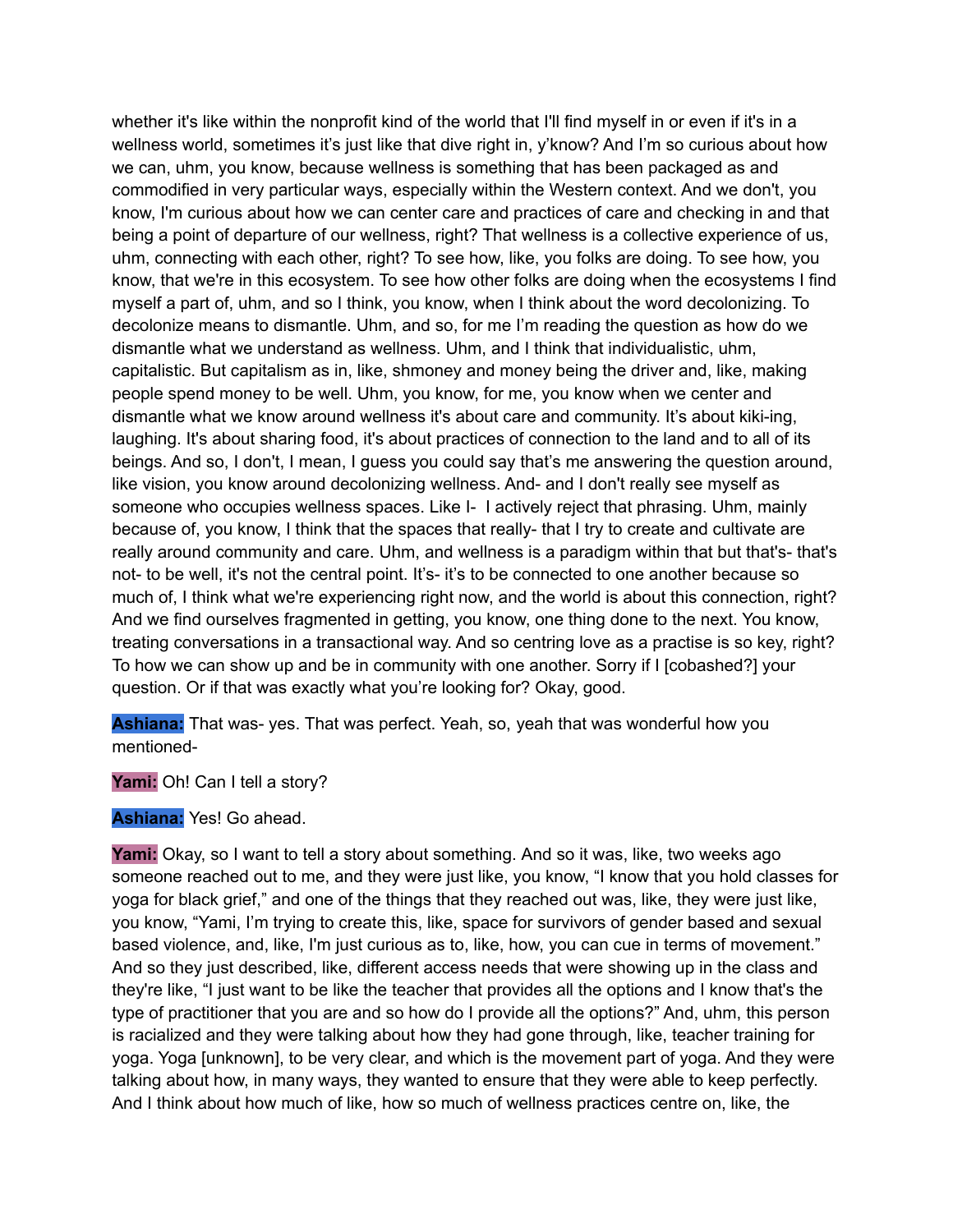practitioner being able to offer space that is, like, perfect. That we are, like, the know-alls around wellness, or like that we know everyone's body and know what they need. I remember, like, sitting in this conversation and like, with this human, and feeling- I could feel myself getting, uhm, activated because I was like, well, you know, and not at this person, but just at the fact that so much of holding space for folks, there's this, within like, you know, uhm, kind of Western conceptualization of wellness, it's like the teacher is the knower. And so to this human I was like, you know, you totally know what you're doing, and your students- I said my students are always the teacher, and, like, you know, the people that come, you know, it's not even like, it's not even like they're just a student, it's like a reciprocal relationship. I'm learning from them and they're learning from me. And so, you know, I offered to this person that folks who come to your space will always know what they need. And so sometimes it's just about offering the opportunity to explore what the practice, movement, etc., whatever the space is for, to invite them to- to engage and practice consent with themselves, and that you are just offering that medium. But really they have the agency, and they know what they need, and they can tell you. You know, this doesn't work for me but maybe this works for me. Uhm, and so your question also made me think of that positionality that comes with like, folks who do- who are, like, within the traditional census of, like, wellness practitioners. Like who gets to be the knower and who gets to be the student when it's like, nah, we're all kind of, like, learning from each other! And we're in a space together to engage in care and community and to be well with one another, right? So whatever that looks like, right? There's no one image. And that, much of what has been said around wellness culture is that we need to fix ourselves rather than, you know, looking at the very systems that create the conditions as to why we are not "well", right? Or, uhm, connected. Or, uhm, yeah. The list could go on.

**Ashiana:** Yeah, I agree with that because, you know, nowadays people are so used to just listening to this person. You know, this mainstream wellness practices and gurus that are out there, and it's like "Oh, they know it. I don't know my own body. They know better than me." It's that mentality that gets translated. And then, you know, they come to you, who is like more- has more understanding of it and you're there to facilitate and give that space for them to discover their own wellness. But they are like, "No, you tell me how to- you tell me how to increase my wellness, or how to find my wellness." But, you know, we need to look into ourselves and find what's right for us. Yeah, I agree to that.

**Grace:** Yeah, and I was just gonna mention that way of, like, conducting spaces and creating spaces or co-creating spaces. It makes it- I feel like it just makes it so much more accessible to folks, because- because going back to this idea that, like, they are the experts on their bodies, they can- there's feedback, there's, like, movement going through the space. I think thatbecause I know when I've gone in yoga spaces I'm very much like, "Oh, I can't do this because I can't move in the way that this expert is telling me to". So I think that's so beautiful. So yeah, thank you.

**Ashiana:** So, like, for our first question we would like to know more about you. Like, I read a small bio of you but, you know, there's obviously much more to your story. So we want to know more about, you know, your journey, and, you know, we know that you immigrated from Malawi as a child so how was that transition? And how has it been in so-called Canada?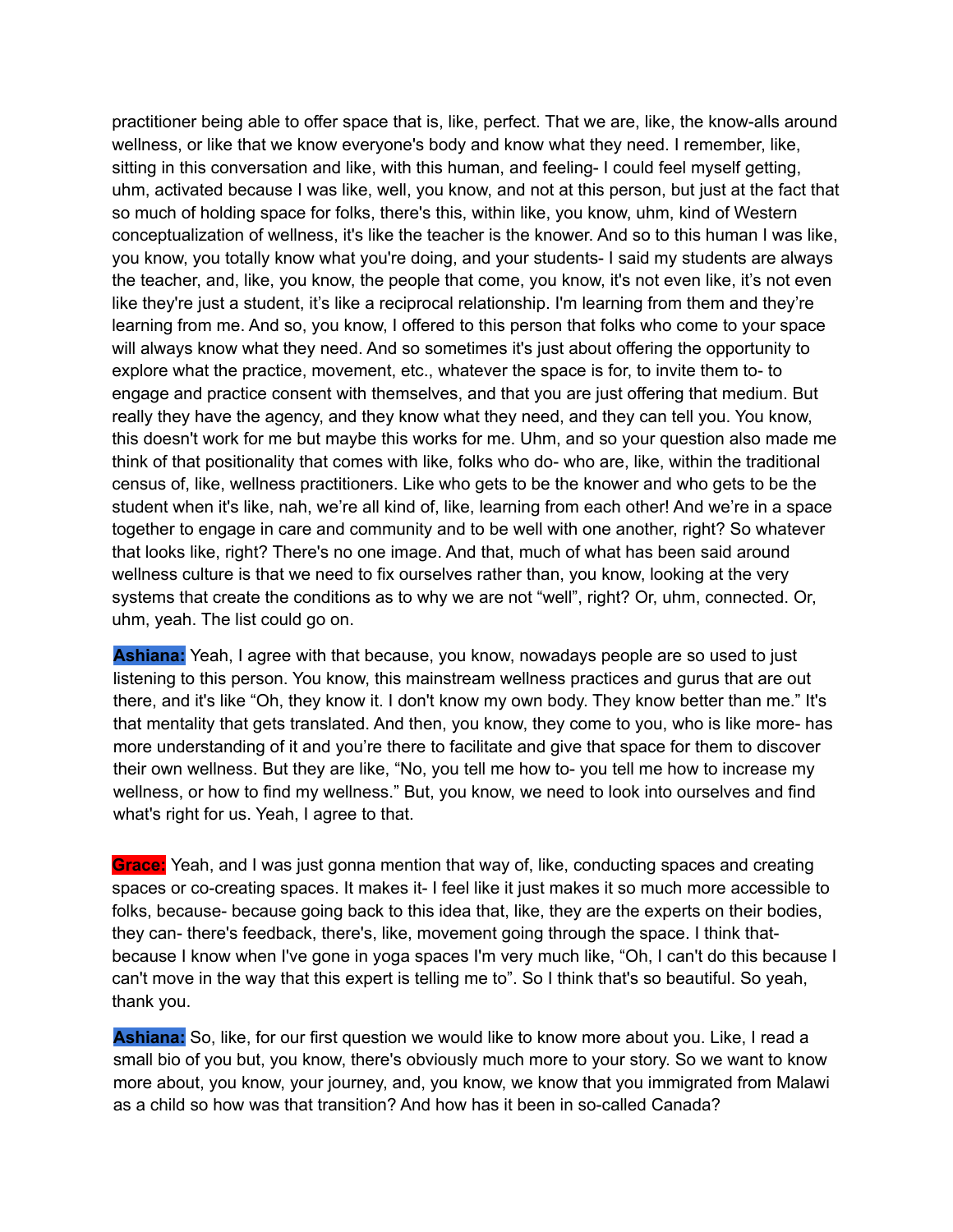**Yami:** Mhmm! Yeah, vulnerability. [laughs] Leading into and sharing my story. So I, yeah, my family came as refugees to Turtle Island in, like, the '90s. And we landed in Adawe, also known as Ottawa, known and unceded and unsurrendered Algonquin territory. Uhm, and so lived there for like a good chunk of time. And I think, you know, when I think about how I've kind of arrived here in this moment that, you know, I'm in, and that we're in collectively, uhm, I think about how past of migration especially as, like, a young child has an impact on an experience of trauma that shows up with migration, right? Because I know that it wasn't- uhm, we fled and that situation wasn't safe and, uhm, you know, and- and it was several months, right? I think about the little me and the different ways in which I needed to protect myself, right, at that time and how that evolved into a coping strategy as an adult. So, being in- in Ottawa and often occupying spaces at times the only, or one of two, or one of three Black people. Whether it was in, you know, high school, or like elementary school, in all of, like, the programming that my parents would put me in. There were- there were very specific ways in which I wanted to be of service to community but I also felt like I needed to protect myself from community. Uhm, and I think in terms of today, it's so clear to me that there's always been elements of- I mean, like, I was in girl guides! Like I was a spark, I was like a brownie, uhm, and a pathfinder, and, you know, lived a very, like, service life, right? I think that, you know, even thinking about some of the work that I did in high school, super politically involved. And really believed in no system, you know, uhm, at the time. And so there's always been an element of wanting to be part of systems change work. Uhm, and the reason why I focus so much on the younger parts of me is because I think that those are the parts that really shape who I am today. Uhm, and so what I think about the work around embodiment is that I'm so deeply engaged in, and engaged and around healing- healing and honouring some of the ways in which Black folks protect themselves, navigate the world, right? Like that mode of protection as a child, through the journey of embodiment, through the journey of wellness, has been connected to, like, the ways in which as an adult, uhm, I have stayed violent around, you know, certain experiences, and not talked about my truth, around mental health and mental well-being and try to fit into this, like, world that is very much, you know, seeped in white supremacy and heteronormativity and cisnormativity and all that, you know, jazz. And so, I think for me, when I think about my journeys- I mean, I could go into some of, like, the more nuanced pieces, but I think about the ways in which and how I've been shaped, right? How stories of migration have shaped the ways in which and spaces sometimes I stayed violent and don't want to take up a lot of space. It's also shaped the ways in which I- I'm more apt to see the way that systemic violence impacts certain communities and Black communities and the ways in which, you know, healing and, uhm, call it talk therapy, call it whatever you want, in terms of telling stories of our experiences, and how that's been shaped in terms of the culture of silence.

**Yami:** And so, you know, fast forward into my mid-twenties, I was working- actually early twenties, I was working in a sexual assault center, and I did that work for about a decade, and in that, you know, I was always so curious about these Western modalities of, like, healing. And how I didn't see them accessible to the communities that I was a part of and, at that time- uhm, at that time I was a little less political than I am now, and so believed that counselling and therapy were the only modalities for folks to access support. And so, at that time, uhm, you know, kind of wanted to be able to also explore different ways of healing. So for me what thatwhat that looked like was engaging in practices of Kemetic yoga. Which is, I would say, and it's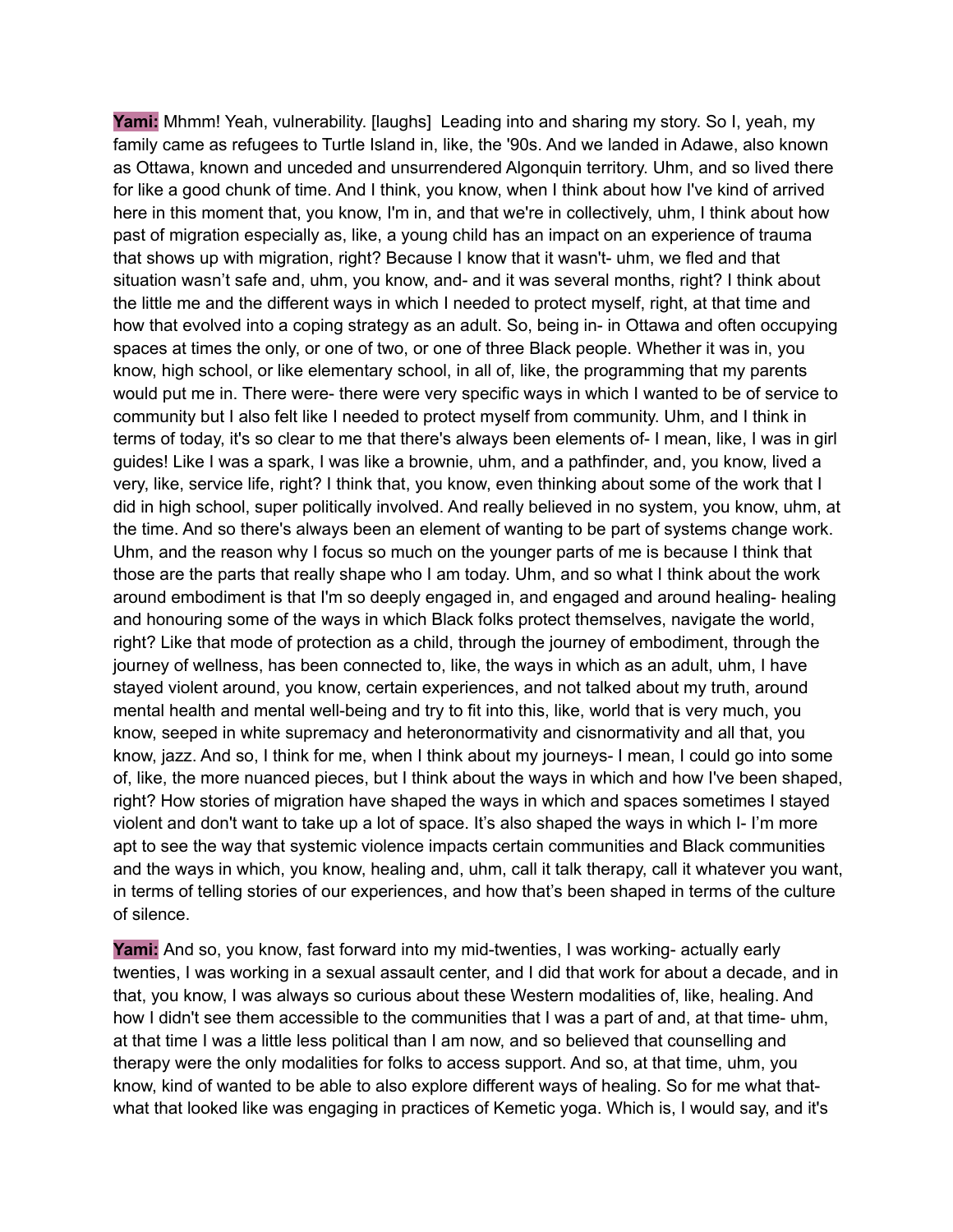also known as [unknown] yoga, it's like a blanket term. And so, was interested in Kemetic yoga as a way to feel, like, connected, because I was always a mover, I was always someone that found energetic release through the body and so for me, it was a question of, like, you know, like, okay, talk therapy is one modality of being able to support survivors of sexual violence, I know that movement also helped me, and so what can I do? Okay, let's think about yoga, let's think about movement. Uhm, but the spaces that I kept finding myself in around yoga were very white, and you know I was interested in looking at a decolonized approach to movement and to kinetic movement. And so through different teachers, because I'm not gonna shit on the yoga teacher training that I went on, like, I'm not interested in giving that energy and that time, but so what I will say is that along the journey there's been so many teachers within mainstream spaces and also within community-based spaces. Uhm, teachers that were "students". Teachers that were plant ancestors around being able to learn- to learn about what it means to offer space, uhm, because I think the ecosystems of nature have so much to teach about what it means to be in a relationship with one another. What it means to hold space. What it means to heal. What it means to- to think about affirming practices.

**Ashiana:** Yeah, like thanks for sharing. And yeah, I think you have come a long way and you are actively doing so much for your own wellness and along with that helping others by creating space and giving them space. And that is, that is so great, and I can relate with, you know, maybe not all, but definitely a few of the things that you mentioned about your journey. About how, even though we don't want to, sometimes we are silent, right?

#### **Yami:** Mhmm!

Ashiana: It's like your brain is saying you need to talk of- But still, you know, the jaw doesn't unclench. I have felt that multiple times and that is real. That is real.

**Yami:** Yeah, I was just gonna say one of the most important pieces is, like, along this journey has been- what I've been curious about, is specifically in the communities that I'm a part of, like, what would it look like to support Black people in being able to feel? To be able to connect with our breath? To be able to connect with our bodies in ways that feel safe to do so? Because so much of the world suppresses our abilities to feel. To truly feel, right? And I know, Grace, we talked a bit about this in terms of our nervous systems are consistently activated in terms of experiencing anti-black racism. Whether it's, like, within the academic sphere, uhm, or whether it's within the nonprofit world, or just existing. We're constantly having shit thrown at us, and I think for a lot of Black folks there's this tendency to revert inwards as a means of survival. So it's almost like being in this constant state of dissociation in order to navigate the world because the world is just deeply anti-black, uhm, and so part of this political kind of space I'm in is really just wanting Black people to be able to feel. And wanting Black people to breathe, you know? But yeah, Grace, I'm curious to hear what your thoughts are.

**Grace:** Yeah! With that specifically, uhm, I think it's incredibly important to have these spaces because you know, as you know, I was in that black healing space with you that LGBT YouthLine was holding. And yeah, I just it's- it's sometimes like when you're by yourself or if you're in like a space that is not around people that are, like, Black and queer, like it's- it can feel very, like, intimidating to, like, feel your feelings and so, uhm, the fact that you create spaces, where we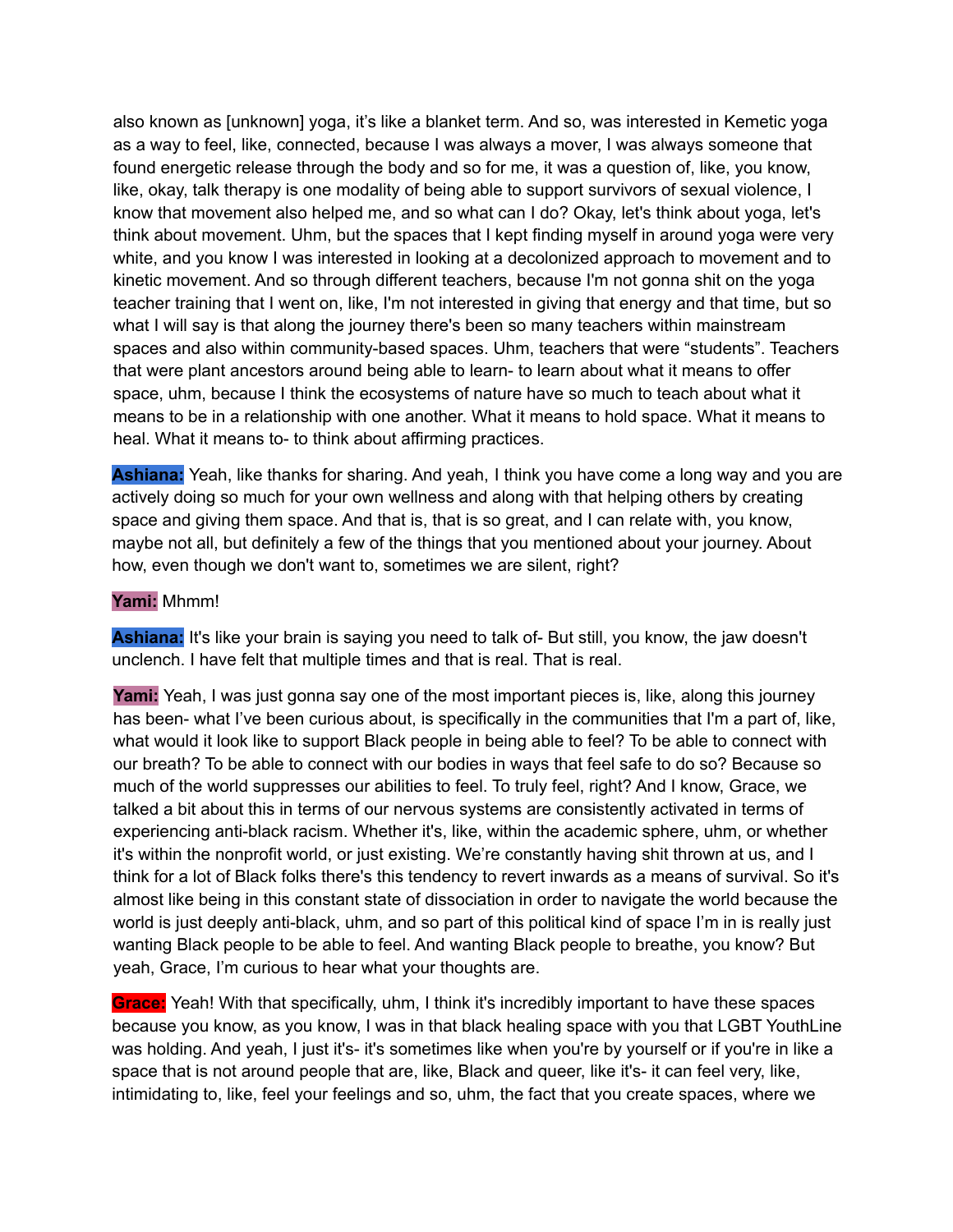can, like, move towards that, is so important. Also, something that came up for me as you were speaking was, like, around talk therapy and how like it's a very Western form of it- it- it- it's, it works, I'm sure there's other communities that have done it, but like speaking one on one with a professional is a very Western sort of way of moving through healing from my perspective. And I think, you know, something that I've been thinking about a lot is, how else can I tell my story in a way that feels safe, and- and in a way that heals me? And I find that, like, telling my actual community about my struggles, uhm, affirms me even more than, and this is just my own experience, but I just get so anxious in a space where I'm one on one with someone who's being paid to hear me speak. That's one way that I've been moving through it. What are other ways I can tell my story and share my truth-

#### **Yami:** I love that.

**Grace:** Yeah, then, of course, being in your body as well is- is a very, like, a very decolonized perspective of taking on wellness. Not like thinking it through in your brain. And there's other ways to heal yourself. And there's other ways that are more accessible to, maybe, some folks. So yeah.

**Yami:** Mhmm. I love that you said that, it makes me think of a quote by Prentis Hemphill who does- is one of the teachers that, uhm- one of my teachers. And they say that healing is a process rather than a destination. And so how can we get curious about that process? And for folks who are interested, they run the Black Embodiment Institute, and they have courses that are super accessible if you're interested in, like, learning more around embodiment. But, you know, I think about community [unknown] when you're talking and like, just even laughing. You know, like telling a story, and having, like, your friends responded in a way, that, like, you're just laughing. Like, that is embodiment. That is a form of, like, relief and connection that, like, doesn't fit the modes of like traditional talk therapy but it is, in its own way! Because you're being able to access and I think of all of the aunties that I had growing up that would be sipping tea, quite literally, and spilling tea, you know? And, like, just kiki-ing, you know, also being able to care collectively about community by telling stories, right? And, uhm, sharing resources, and all of the food, and all of the tea, you know? Like we have all these practices within us, and, like, that's group therapy! You know? That's its own form, so totally hear you on that, yeah.

**Grace:** Yeah! Another thing I think about is, like, how, like, sort of, like, societies were structured in that, like elders, were very important counsellors in a lot of Indigenous societies. And so you would go to your elder and they would know- they would have known you throughout your entire life and things like that. And that is something I want to reconnect with and that I've experienced, like, growing up being Black and in church and Black churches. You have elders and stuff like that. But that's something that I want to reconnect with.

#### **Yami:** I love that.

**Grace:** Uhm, so, my next question for you is, so, we did a practice around truth telling during the Black healing space. I just want to know, what is truth telling for our audience? So, what role has truth telling played in your life, throughout your life? And when did you first recognize its importance?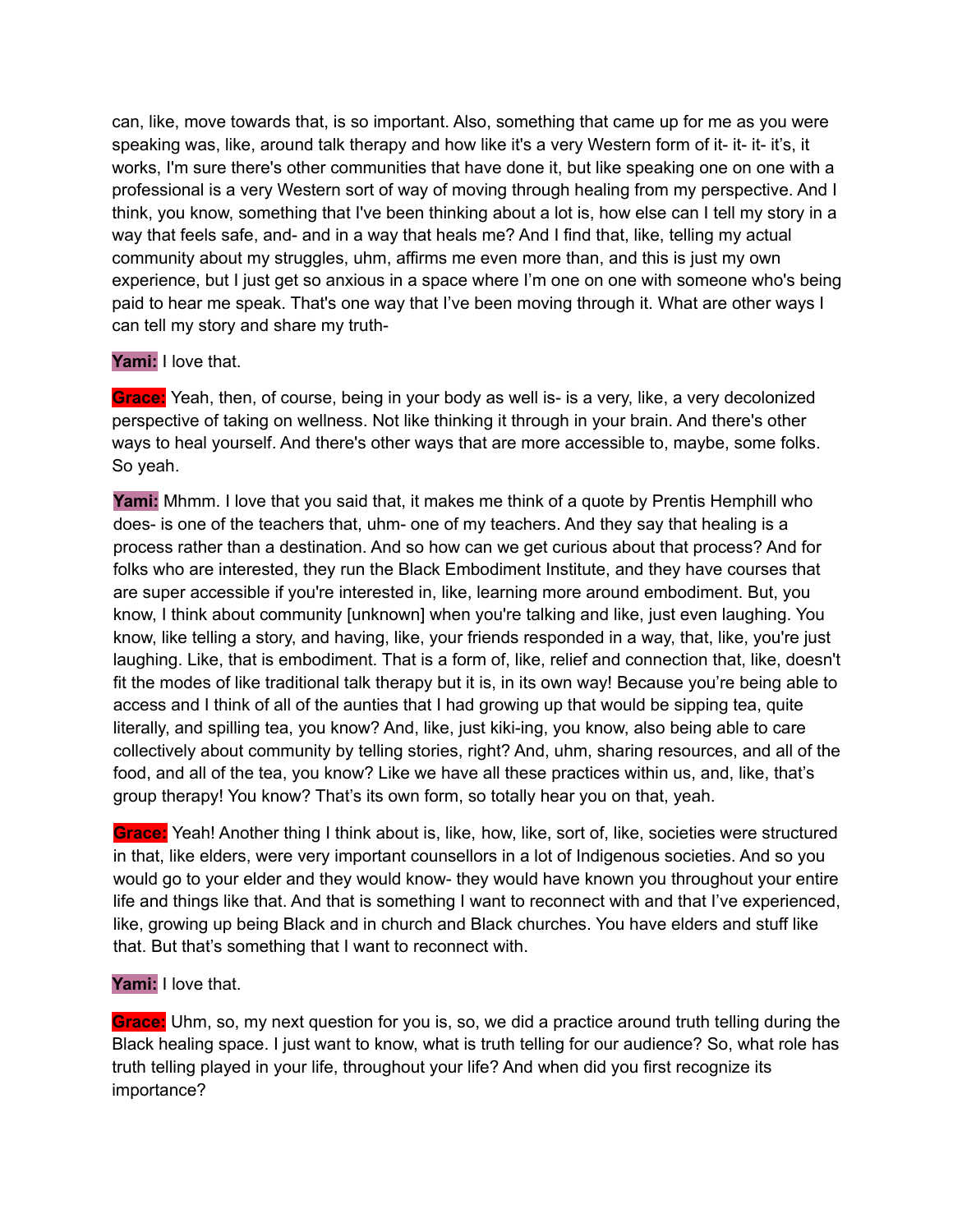# [Laughs]

**Yami:** Oh lord! It's a great question. So for folks that are listening, in the space that Grace was referencing, we did an exercise around truth telling. And what are the truths that we may be holding onto that we want to release? And so that practice is actually born out of teachings from ancestor bell hooks, who talks about truth telling as a way of liberation for Black folks. I remember the first time I came across it was when I first got sober... Oh god, that was in 2015. And so my supervisor at the time, who- Agla Martinez, who's amazing and I love her dearly. To see that I was struggling with substance use and she gave me the book to read and gave mespecifically said, I want you to read the chapter on truth telling. And in the chapter, hooks, and not to get all academic but just, like, real talk, you know. But, like, hooks talks about how, as Black folks, lying has been a form of protection for ourselves. Whether it was, you know, in the [unknown] closed South, where folks were- or, you know, within the context of slavery where folks were lying to protect themselves from violence. Uhm, and so she gives this, like, historical trajectory around lying in the ways of which lying has been a tool for Black folks to protect ourselves, whether it be in the workplace, etc. Or the form of protection from some of the violence that we experience so, you know, if the truth telling element of, like, how many times have you heard someone say "oh, it's okay, I'm fine, I'm good, I'll be okay", you know, when really we're not fine and we're not okay. If we were to engage in practices of truth telling as a form of liberation it actually speaks truth to the deeply anti-black, homophobic, transphobic world that we live in, right?

**Yami:** So that exercise of truth telling, which is basically just asking folks, like, what's the truth you want to share? Uhm, and what feels alive for you? Invite that shaping of realness, you know? And- and I remember in that group, I remember Grace, you know, I mean you were there, sharing like I want to tell the truth about the ways in which sometimes I codeswitch in order to protect myself at work, and how it fucking sucks and it makes me angry and how I don't want to do it and how, like, I catch myself in it and it hurts and I know where it's coming from and it's like, why do I have to do this, you know? And, like, something as simple as that may not be simple for some folks, but for me, right, it's like speaking truth to power, you know? I think about the practice of truth telling for myself around sobriety and being like, "No, I actually have a drinking problem", you know? Like and like I need to get real about that because of my own conception, the truths that I told myself around what it means to be someone who, uhm, engages in substance and- and- and reconciling those truths and getting under why the truth telling as a practice it- it's so important within Black healing spaces because so much of it is about taking away the armour that we need to exist in this world. And doing it in a way that's not for consumption of white gaze or non-Black gaze but doing it so that we can honour our realities and truths because so much of existing in the world is about silencing those truths.

**Ashiana:** Yeah, so... [sighs] That was- that was kind of heavy. I'm sorry.

**Yami:** No, no! Let's take a moment. Let's actually take a moment just to take a couple of deep breaths, because I know- you know, or just like, do what we need to do and move or close our eyes, or you know, just reconnect because I think sometimes when we speak truth- telling the truth is not this easy practice because it also means that we have to reckon with what comes after that, you know?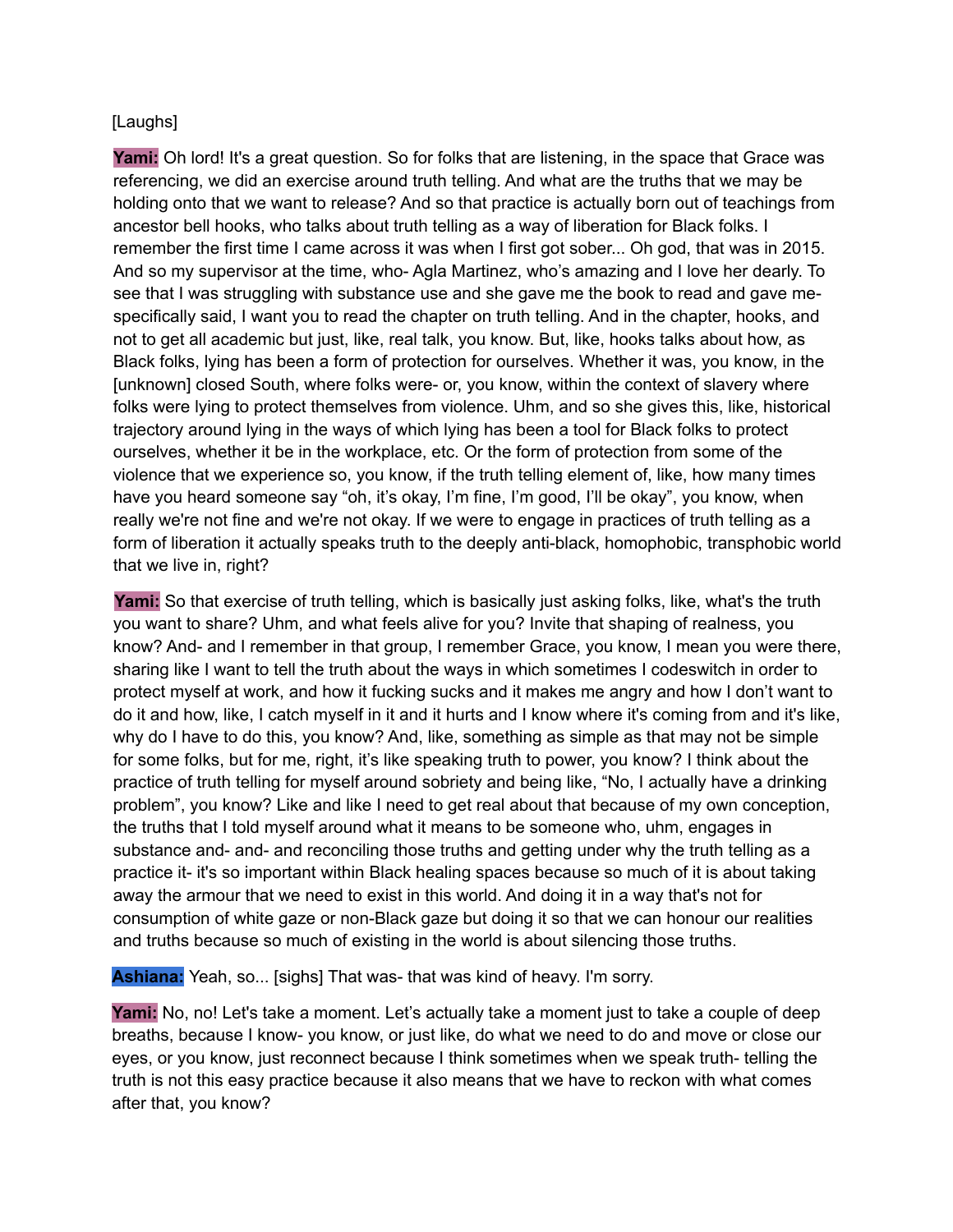**Ashiana:** Yeah, mhmm. Then, you know, once you voice it, it is the truth, and now you've got to deal with it. And that is- that is the fear that keeps us from saying the truth in the first place, right? The being with it part.

**Yami:** I think about being a little homo. [laughs] And in truth telling, what that looks like in terms of being like "mommy, daddy, I think I like boys and girls". And I was like, I don't know, 18 at the time, you know? And knowing that with that truth there were consequences. But that not living out that truth, there were other consequences that I wasn't willing to deal with. And so I always invite folks to use truth telling as a tool, as a writing tool, as a meditative tool to support our well being because if we store it in here, you know and you folks can't necessarily see what I'm doing because it's a podcast, but I'm holding my heart. If we store it in here and in our bodies, it needs to release to somewhere, right? So how can we get that truth out there even if it's still only with ourselves? Uhm, yeah.

**Ashiana:** I think that's the hardest part for me. [laughs] It's about truth telling to myself. Like sometimes I have to say it out loud to myself, because I'm in constant denial with my brain, like you know, going back and forth, and sometimes I have to just say it out loud. This is my truth, you know? Deal with it, and that's just to myself, you know? That's not concerning anybody around, or it's just to myself I have to admit it first. Yeah, mhmm.

#### Yami: Mhmm, that's not easy.

**Grace:** Yeah, and I was just gonna say that I think, you know, what you described within truth telling it's such like a radical act, especially with what we're taught, you know? I think- I think about, like, from media. From capitalism. From colonization. All these things are like "don't speak". You know, silencing us. And then I think of even the cultures that we grow up with. I know- in my family, like, they just being immigrants from Haiti, like, it's very much like you can'tyou have to be quiet, you can't show too many- too many emotions. You can't get angry. You can't be sad or else you're too emotional. And then also this idea of, like, constant gratefulness. That they sort of put on you, that nothing, nothing is- is bad. Nothing is allowed to be bad. Nothing you're allowed to be upset about. No situation because you're in so-called Canada. You're in Canada. You're- you're experiencing this, this is what people back home are experiencing, this is what I grew up with. And so sometimes around harder truths, it's- I find it's very hard to tell myself them. I don't even believe them in the first place. Uhm, and so definitely. I feel like it's a beautiful and radical act and definitely important in healing.

**Ashiana:** Okay, so [deep breath] a few more minutes, maybe. This is something we already touched on, we've already talked about this throughout the podcast, but how do you imagine the radically liberated future for 2S, queer, trans, BIPOC, disabled, neurodivergent, fat folks? For everyone, you know? What is, again, your vision once more? How do you see that?

Yami: Mhmm... That's a really good question. [sighs]. Yeah. As a practice, sometimes I will just close my eyes. Uhm, and envision that. Envision that type of freedom. Envision realities where care, joy, community, love, uhm, where we are able to exist, uhm, and leaning into that- that element to futurist that calls us to dream. To me, it's- it's not- it's attainable here and now, right? In this conversation that we're having, right? Where we can not know each other super well but still care deeply for one another and see ourselves as kind of community. Like, to me, that is a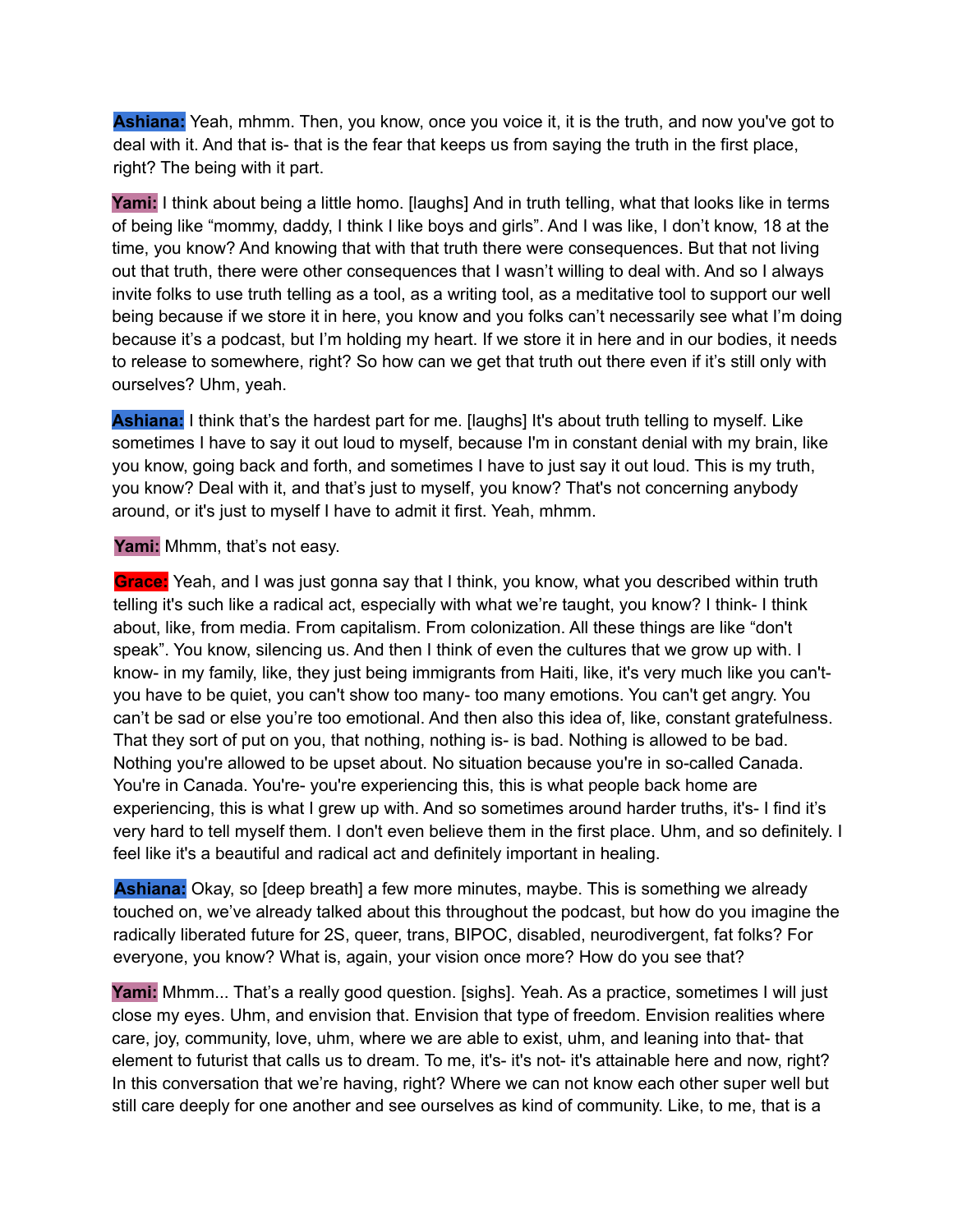radically liberated future. Uhm, and it's in the here and in the now, right? I know that there are possibilities around dismantling systems and, you know, really leaning into abolitionist futures, where police aren't out here killing Black people and Indigenous people and racialized people. And that our, you know, that our medical systems are responding in ways that actually provide support that folks need. And that folks have to eat and- and- and- and that we're taking care of the land, and that the waterways are restored, and that, you know, folks have access to housing, and that, you know, all of those I mentioned and so until we- we're able to get there, uhm, the dreams are in the now. The dreams are hearing from you, Ashiana, what brings you joy and how you're doing because the future it's just a moment away, right? So, and Grace. So yeah. Yeah.

**Grace:** Thank you so much for that. That was so beautiful. The future is but a moment away. That's going to be a quote on my wall. [collective laughs]. And I have one final question before we sign off.

**Yami:** Grace, why you acting like that? I'm like uh-oh what's the question?

# [Collective laughs]

**Grace:** Uhm, it's, okay. So you spoke a bit in our pre-interview about like ancestors and stuff like that, and, uhm, resistance. So I'm just wondering how movement and dance and things like that are a part of your resistance? And how does it connect you to your ancestors?

**Yami:** Hmm. I think in practices of movement and/or meditation and/or stillness it invites me to tune in, I think, in ways that I can't always because there's so much noise, right? And the noise is coming from whether it's from, like, technology or from the world. So a practice that I have is, uhm, go by the water. And today is a full moon and Virgo! But is to, like, go by the water and to just notice, like, the air on my face and to feel, like, my body connected and to just, like, sway, because I often find that, like, just thinking about how like our ancestors' knowledge is like within our blood. It's within us. We are, you know, they are us, we are them. Which is a part of an Indigenous philosophy, called musu [?], which is a teaching from the Dante [?] people, which I found in my maternal and paternal side of the family, and so to connect to them is to know that we are all one, and so movement and stillness is like a conversation. And when I can get clear on that I can hear them. And I think about the time that, and this is not for everyone, like, because I also know that to access our ancestors with them in knowledge, and- and- and even to know who they are, is a privilege. But, like, I had to do some deep searching with my parents to be like "can you tell me where exactly we came from. Can you tell me who my people are?" Like, I had to do that because colonial legacies and migration and patterns had forced them to be like "no, we don't want to talk about those elements anymore", right? Like, that traumatic piece. And so, I think about the ways in which movement and really breathing, actually, have supported me in asking the questions to get closer to the answer to get closer to them in terms of, like, that knowledge base but then also that physical base. And so I remember before talking to my parents about- this was a couple weeks ago, it was like two months, in January. Actually, it was right before- a week before my niece had passed and so I'm like, I know, I know that it was her, you know? Uhm, being like remember and don't forget. And I remember just asking my parents like, "okay, so, mommy, daddy, like, can you tell me exactly, in Malawi, like- yes, I know where the Bantu people, like, give me more specifics about who our people are". And you could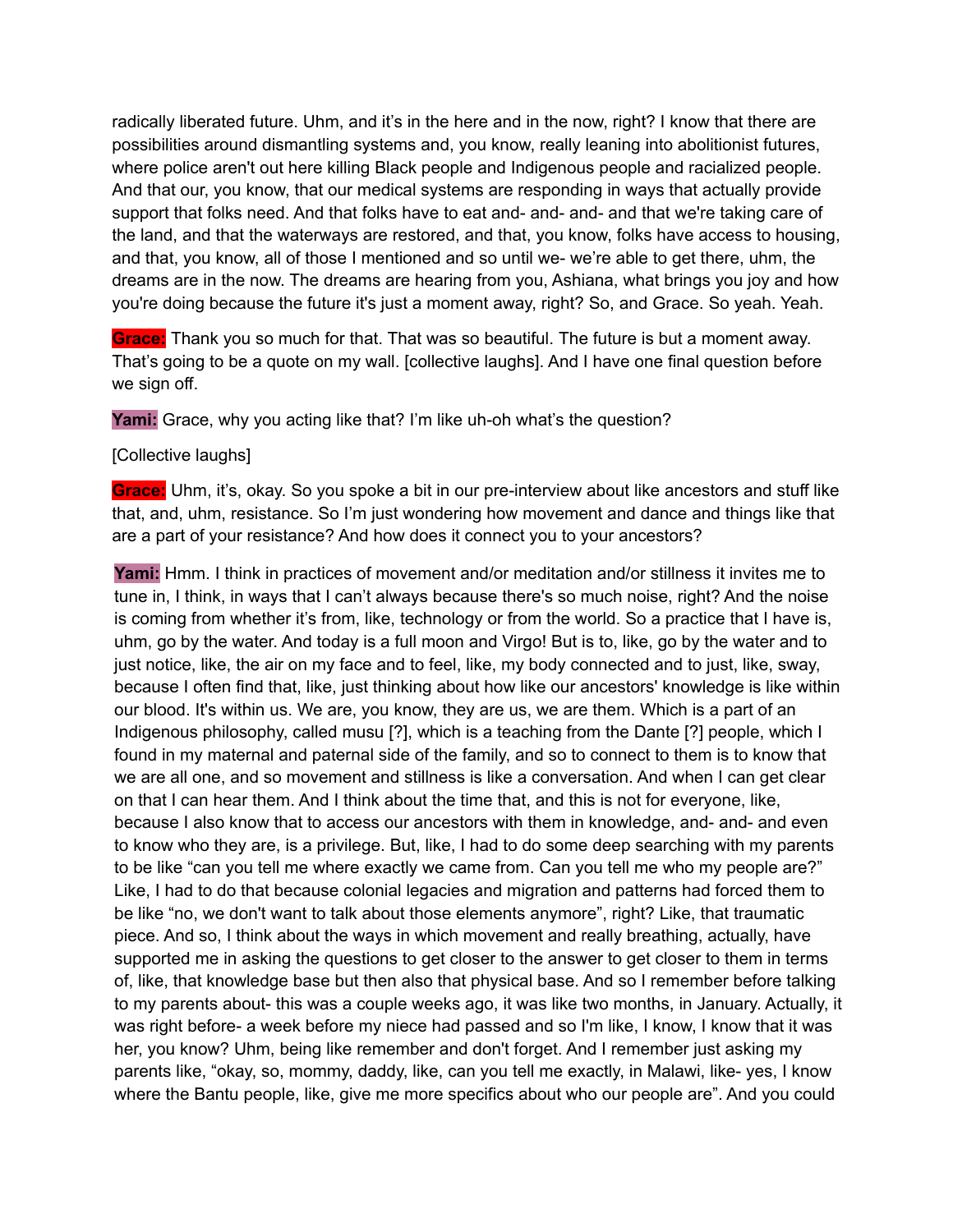see this exercise of them getting, like, super uncomfortable. So I was like, "mommy, daddy, just breathe and walk with me, like, I just need to know because I feel this calling in my blood". Anyway, so they told me and I think about how embodiment and, like, movement and breath have supported those connections. The connections to the conversations. The connections to water, which is like such, like, my people are people of the water. The people of the lake, like, were also warriors, and- and- and so just thinking about how all of that lives in me, you know. And so sometimes, you know, and we all do this sometimes, where we'll be like- if you grew up really Catholic, you'll be like, "lord help me", right? And I find that sometimes, even in, like, moments of navigation, I'll be like "ancestors", or like, I'll call on specific folks names, like, "help me". Uhm, so just knowing that they're always with us and they're always here and they're always present.

Yami: And, uhm, one last story is that I recently- so my ribs consistently dislocate and they kind of, like, shift away. And part of it is because, uhm, from one of my elders she was- who's also a massage therapist. Uh, was telling me that, like, I am always trying to protect my heart and so because I'm protecting my heart my back is vulnerable, and this is, like, there's a physiological and an emotional and a spiritual element, so she's like your C3, C4, C5, which are my ribs, are consistently, like, dislodging out of place. And I'm, like, it's so fucking painful. And- and so I remember her being like Yami, what does it look like to armour yourself knowing that Janella's in front of you, right? And that Niobe is behind you, right? So in terms of balancing, in terms of posture, right, she's like I want you to do heart openers. I want you to do heart openers in terms of, like, yoga and movement. It is a real- it can be really vulnerable. Do heart openers and I want you to call in Janella, who is my grandma, who guided- who transitioned at 110, and I want you to have Niobe watch your back, who is my niece that passed, uhm, y'know, in January. And I want you to call on them to hold you and it's been a practice when I meditate to support the physiological elements of the body, having them there with me, so that I know my heart is protected as well as my back, right? I think that it's- it's an important practice to connect with them, because they're always here with us, even if you don't know their name, you know? They're always here with us.

**Grace:** I'm literally crying. [laughs] That was so beautiful and thank you for sharing, uhm, that beautiful story-

**Yami:** Take a moment

**Grace:** Yeah

**Yami:** Take a moment there.

[Deep breaths]

**Yami:** So I want to invite you to call in who you need to have space with you. The names of the unknown. The names of- you know, our ancestors can actually be plant ancestors, you know? Water ancestors. You can call all of it in to hold us and build that container, right? And know that truly we are not alone.

**Grace:** That, that brings me to think of when- which was another thing that we met in,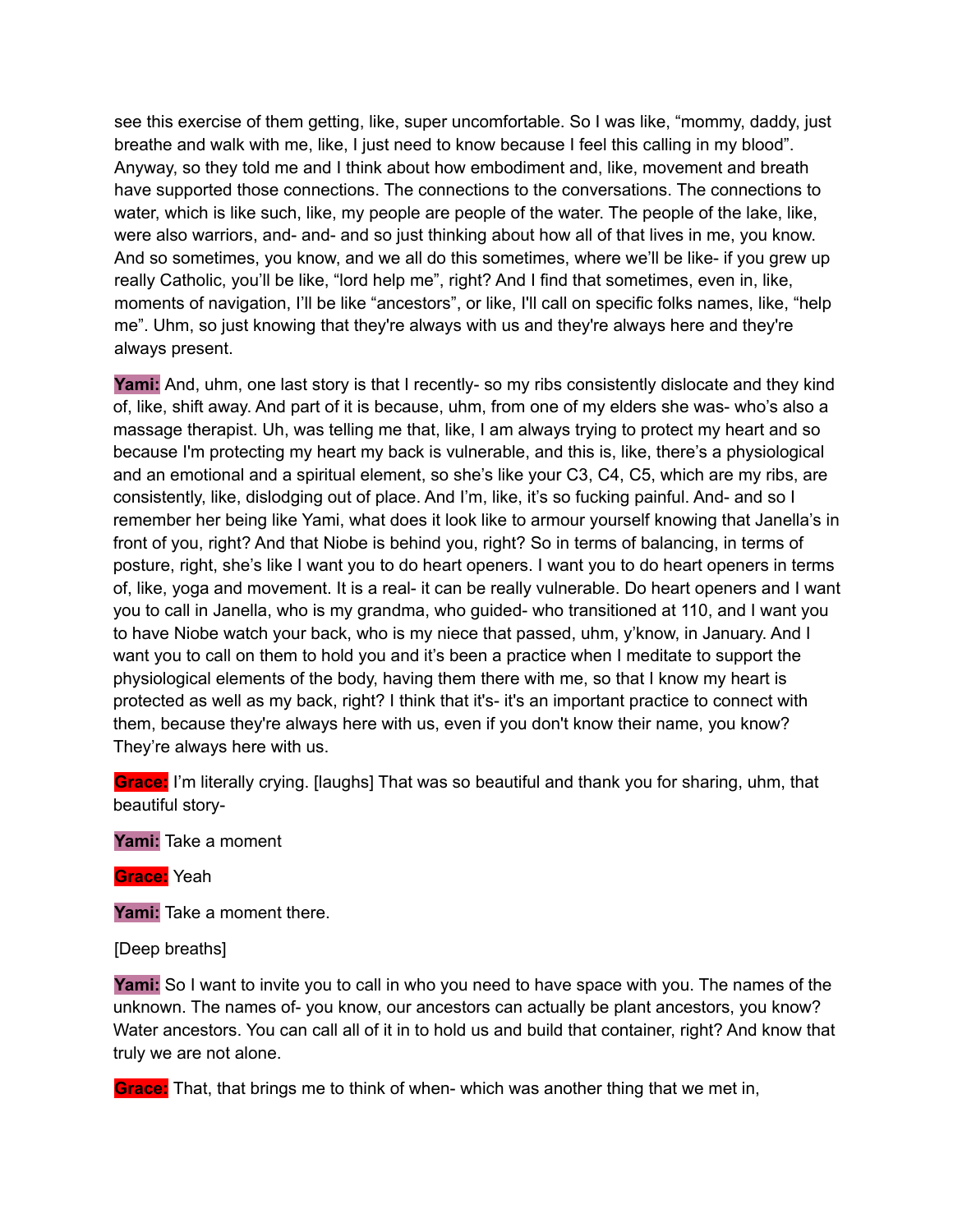Adornment Stories, they held this space for Black women, femmes, and nonbinary folks of these sort of healing type of spaces. And one of the folks who came in to do, like, a movement practice cause, like, it was movement based healing. One of the things they were doing, as we meditated, was talking about the support that exists around us. Like, support that exists beneath our feet, and, like, the trees and, like, the air, and the ancestors that there's support everywhere. And I even started thinking about, like, the human body, and how like all these little cells, or like "hey! You've done it! We're working!" And all this support is just everywhere and it's so beautiful.

**Yami:** And we're repatterning, right? Cause it lives within ourselves, right? Uhm, our experiences of trauma are intergenerational, like, when we think about the study of epigenetics, uhm, which is like- I have an article although I wrote about it so maybe I'll just, like, share it with y'all.

# [Unknown]: Yeah!

**Yami:** But, like, it's basically the ways in which our genes- part of it is like the way our genes carry not only DNA that's like you are going to have like curly hair, but also like experiences of trauma and- and other dimensions of- of generational experiences. So yeah, like, even thinking about how that, like- when we do this work, we're sealing future generations themselves and how powerful that is, so, uhm, yeah. I appreciate y'all so much! So much.

# **Grace:** We appreciate you!

**Ashiana:** Yeah, we appreciate you coming here and having this talk and being vulnerable and making- giving us the space to be vulnerable as well. And, you know. Yeah, that's- [giggles] like you said I'm holding my heart right now, like I'm feeling a lot of feelings here, and I'm like- it's okay, it's okay.

**Grace:** Okay, one thing I think I'm going to be- I'm going to be thinking about is intergenerational pleasure, you know-

# **Yami:** [cheers] Yes!

**Grace:** And how that's like, all the things I like are also connected to my ancestors. As well as trauma and we heal and we pass on the healing and we pass on the pleasures of life, and things like that.

**Ashiana:** Yeah that- that- that was really like- I've heard about the epigenetics- am I saying it right? Yeah? The part that we have that our ancestors gave us and with that comes a lot of things, including trauma and, you know, the defensive mechanisms that our ancestors had built up to, you know, face that and that's why that's built in. I also like the part where you said, you know, the healing we are doing now in the same way that's gonna help our descendants and that's just beautiful, you know, just that thought and that gives us, you know, motivation to heal ourselves for our future generations as well.

# **Conversation Closing (00:52:08 - 00:52:41)**

**Ashiana:** Thank you so much for this wonderful conversation. It's been- it's been eye-opening and truth telling, you know. It's gonna help all of us to ground ourselves and understand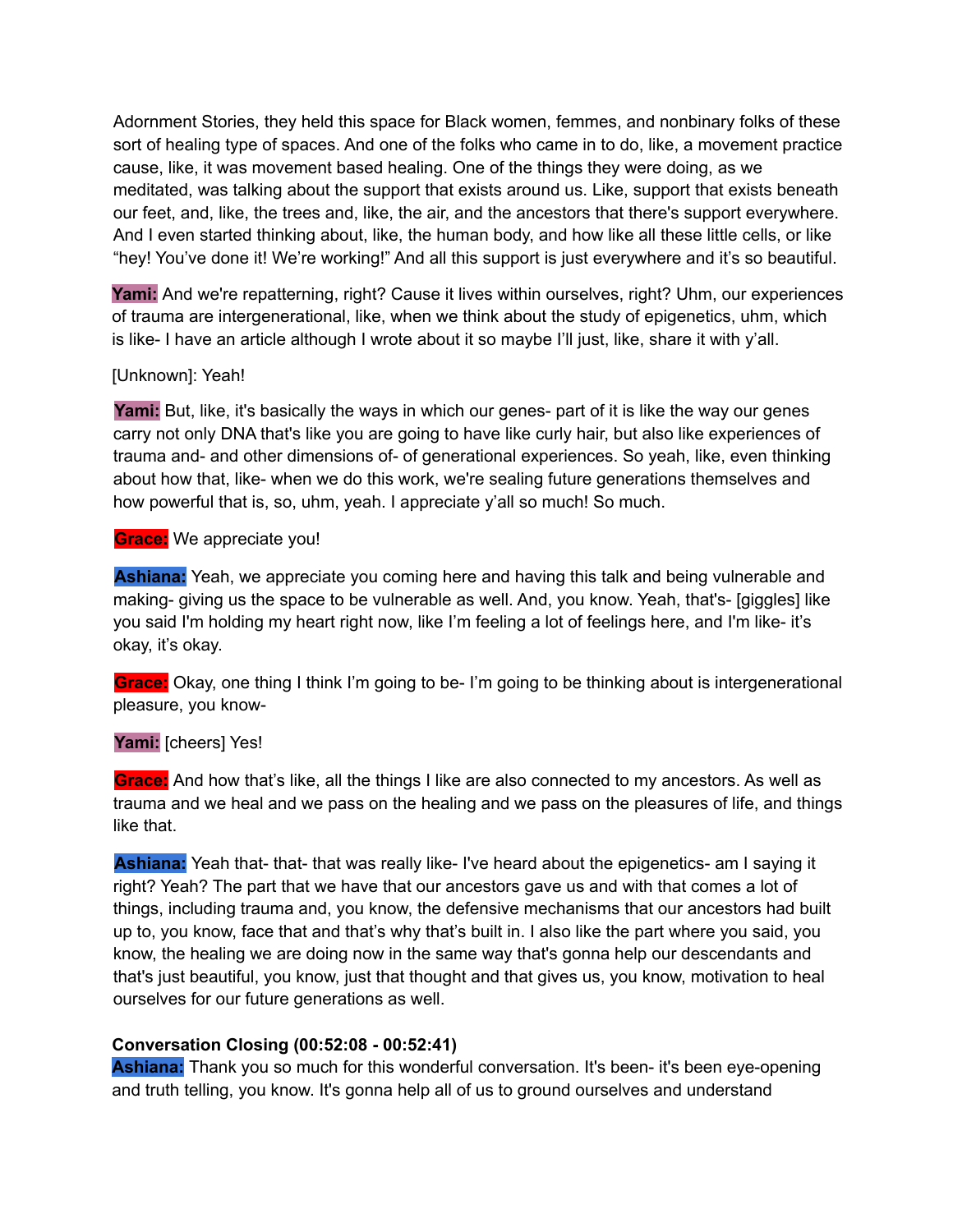ourselves better. And thank you so much, Yami, for coming here and co-creating this space with us. Thank you so much.

**Yami:** Sure, thanks for having me. Really appreciate the conversation.

# **Interlude Music (00:52:41 - 00:53:11) [Strings, vocals, and birds play in the background]**

#### **Practice Segment (00:53:11 - 01:08:00)**

**Grace:** And we're back with Yami Msosa for the practice segment of the podcast today. We thank you deeply for being here and co-creating this space with us and holding our stories as sacred offerings. Yami recorded this practice to share with you all so you can follow along from wherever you are.

**Ashiana:** Thank you again to Yami for offering this practice to our Nourishing Our Roots community and for all the work you are doing out there to enable and empower the people of our community.

**Yami:** Thank you for joining me for this short practice in connecting with the breath, the body, the spirit, and the heart. My name is Yami and if it's your first time practising with me I want to invite you to get into a comfortable shape and that shape can be seated, can be lying down, whatever form your body wants to take in this moment. I invite you to take a moment to get connected and honour how your body wants to move or how your body wants to be in this moment.

**Yami:** Once you're in a shape or form that your body feels connected to if you'd like to join me and if it feels safe to do so, I want to invite you to become aware of your breath. The inhale and the exhale. And if that doesn't feel accessible in this moment, maybe you are connecting to the sounds or the scents in your space. Maybe you're drawn to the connection between your body and the surface it's under, the textures. Maybe you're feeling a carpet or a blanket. Maybe your body's feeling like it wants to connect with what I can visually see in here. Wherever your body and your mind lands today is perfect, it's exactly as it should be in this moment.

**Yami:** Taking a couple more moments to bring awareness to our current state, recognizing that it may not always feel safe to do so. You may be navigating so much right now. So if at any point in time you feel like you need to pause or do something differently, please know this is your time. Your practice. You get to decide. You get to choose. If you'd like to continue along with me on this journey, going to invite you to take a couple of deep breaths. At your own pace, at your own time. Inhaling through the nose and exhaling through the mouth. Know that it doesn't have to be a soft inhale, your exhale and inhale can be loud, can take up space. Honouring whatever shows up in this moment.

[Deep breathing]

**Yami:** You may, naturally, want to take a sip of water or swallow. Completely normal.

**Yami:** Next I'm going to invite you to bring your hands to your chest if that feels accessible to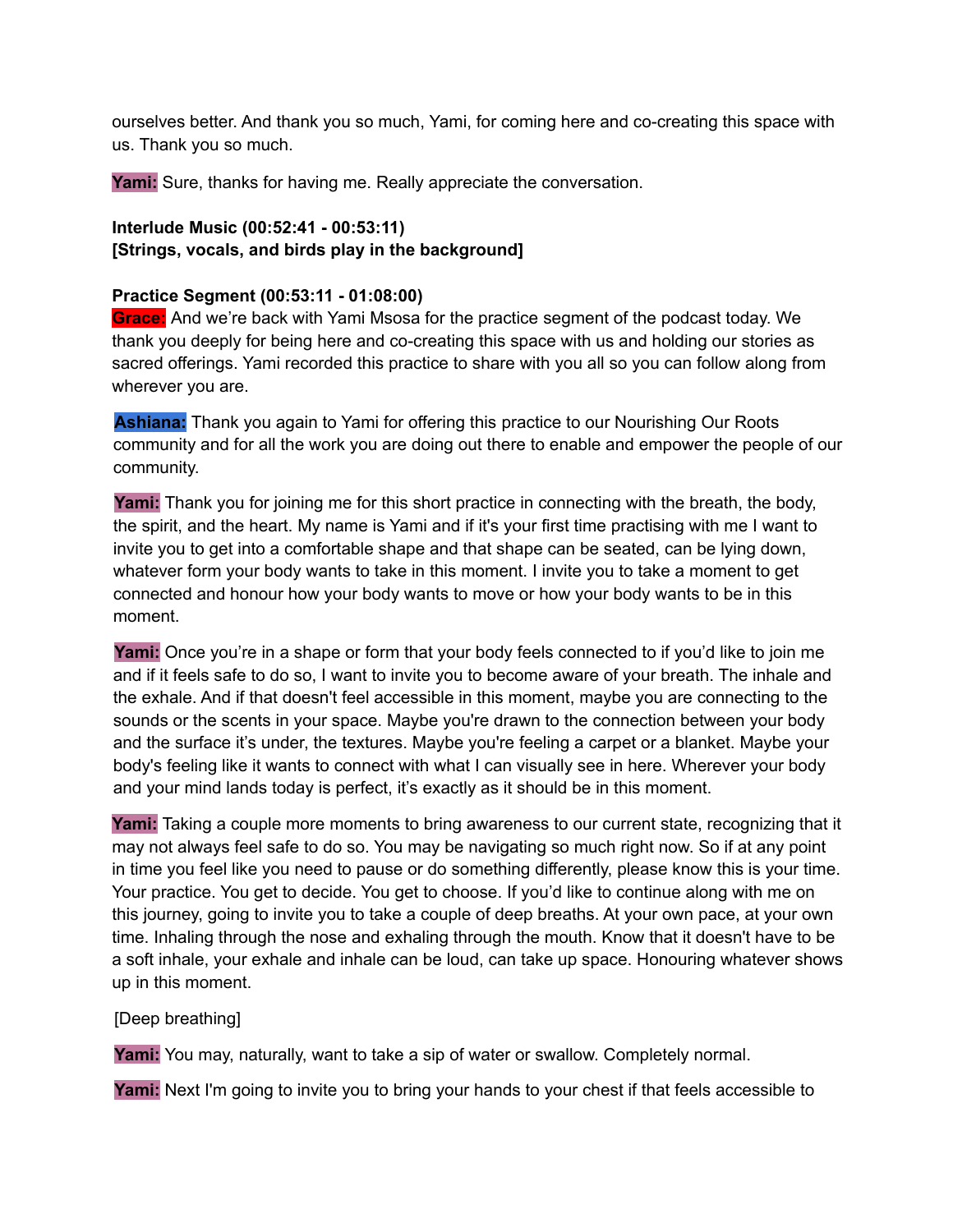you. Now the next inhale, raising the arms up towards the sky, reaching up nice and tall. Yes, reaching up just a little further. And on the exhale, drawing your arms down to your sides, making a shape of a half moon or a half circle. As your hands and your arms come to frame the side of your body, maybe you'll want to bring your hands again into prayer position, inhaling the arms up all the way to the sky. Stretching like you're waking up first thing in the morning. Exhale, drawing your arms down to your sides. You can repeat this movement or any other movement that your body calls for the next couple of breath cycles.

**Yami:** I'm inviting you to move slowly, with intention, with connection, taking up space in a way that feels in alignment with your body. Know that you can pause at any time. Know that you can keep going. You're doing wonderful.

Yami: Whenever you feel ready if you'd like to join me in coming into a comfortable shape. Maybe your legs are crossed, maybe you're seated in a chair, lying down, on the bed or on a mat. I'm here inviting you to connect back with the breath through the inhale and the exhale. [Deep breathing]. As you land in connection with your breath, I'm going to invite you to draw in an ancestor, a family member, a friend, a guide, and it doesn't necessarily have to be a person. It could be an element, such as water. Or plants. It could be a specific place where your ancestors have walked, lived, loved, laughed. So as you inhale and exhale, drawing your guide, your ancestor, into the space with you. As they enter the space with you, you may feel different sensations arise in the body. You may start to feel emotional. All are welcome in the space.

**Yami:** For me today, I'm calling in the guide of water. As you inhale and exhale, allowing the body to feel held, that feeling of connection, recognizing that it may not always be easy to feel connected to people, places, or things and if that shows up for you today, honouring that. And as that guide, ancestor, person, place, is with you. Again it could exist in memory form or present form. I'm going to invite you to ask for what you need from that support system. Maybe it's connection. Maybe it's just to be held. Taking a moment for that need, that desire, to show up. To be brave enough to ask for it. I mentioned my guide is the water. So inviting the water, and asking the water to remind me and teach me the lessons of what it means to be in flow, what it means to be in relationship with others. Sitting with that just for a moment. Using your breath as an anchor.

**Yami:** And again, know that you can stop the practice at any time. If your eyes are closed, I'm going to invite you to open them gently and slowly. Becoming aware of the space as you call in your guides, the wisdom of your lineage. If you'd like to join me in taking a moment to thank that guide for hearing and being present with you, and that you may call on them again in the future. That you may ask for their support and assistance. They let you know that they're always there, able to access them at any time. Gently closing your eyes, if it feels accessible to you. Allowing the guide to journey out of the space and for you to come back to awareness.

**Yami:** If it feels accessible to you, moving your body in any way that feels good in this moment. Know that freedom is something that you can access at any point, at any time. Our liberation, that feeling of existing in our own bodies in peace, is our birthright. You can come back to this practice whenever you need. Maybe you'll want to take a bit of time to journal, listen to a song that you like, maybe take a nap. Ancestral work and healing from systems of oppression takes a